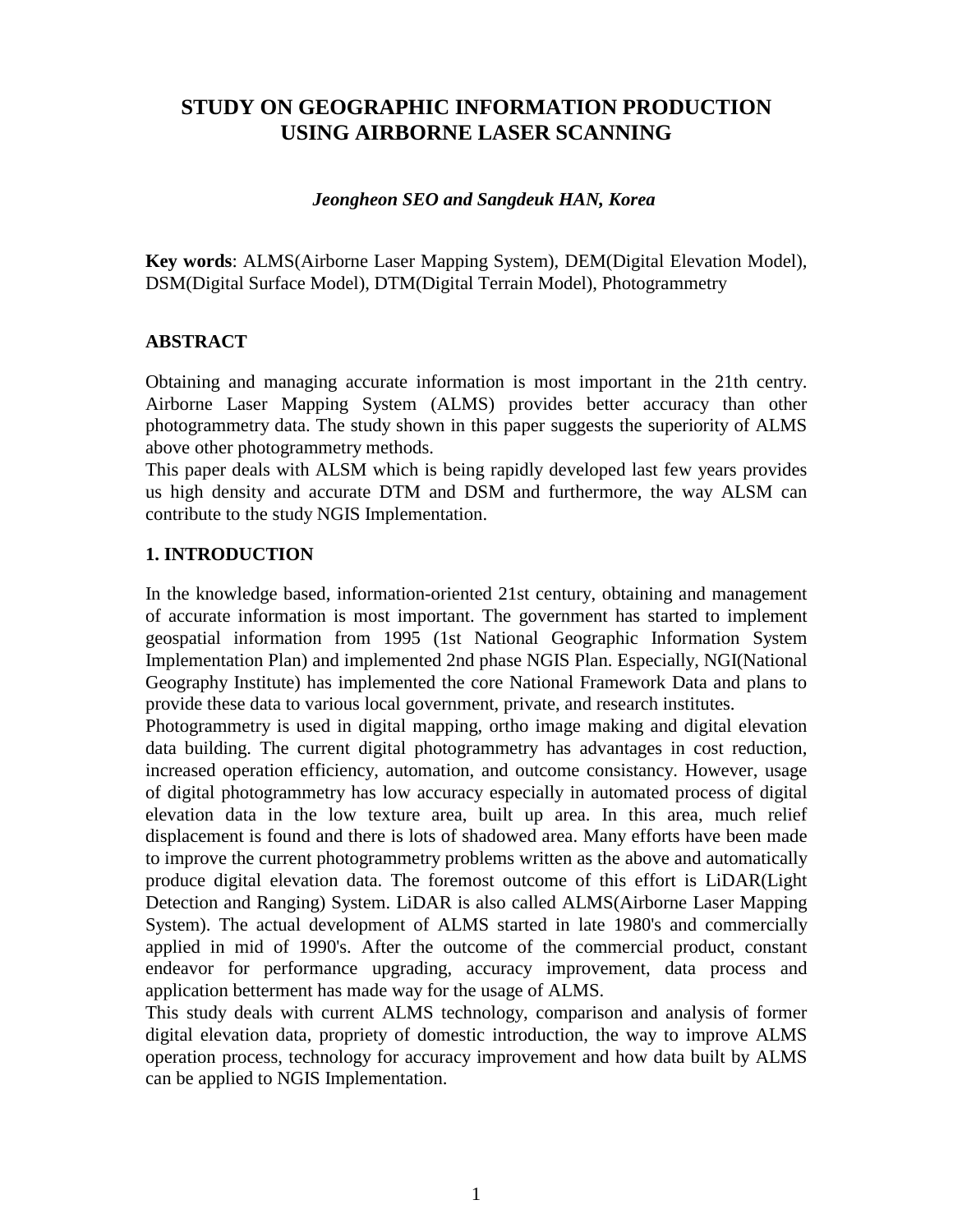#### **2. THEORETICAL BACKGROUND**

#### **2.1 Existing DEM Production Methods**

DEM(Digital Elevation Model) was introduced by C.L.Miller in America in 1958. He applied the DEM on designing roads. From then, DEM is applied in many fields such as Land planning, engineering, environment, resource, and telecommunication. DEM data are completed and widely used in many advanced countries(NGI, 1998). There are 4 ways in implementing DEM. They are by ground survey, existing maps and photogrammetry. Currently radar interferometer and laser altimeter is being developed. These are coming into practice. <Fig. 2-1>



**<Fig. 2-1>** Various ways in producing DEM

When digitizing a paper map you use a scanner to scan contour lines of the publishing plate or directly scan the map. In case of digital maps, you use contour layers. Automated elevation extraction is possible by the latest automated matching technique. This technique enables more faster extraction than analytical photogrammetry. The advantage of digital photogrammetry is that it can use satellite imagery as well as aerial photographic scanned image. To measure elevation, we use inteferometric effect from a pair of satellite SAR imagery for the same area. This technique uses the characteristics of electromagnetic waves that it permeates clouds or rain without signal loss. Radiation and reflection rate of electromagnetic waves mostly depend on electric characteristics.

Laser altimeter is not influenced by weather and can permeate woods and forest. As a result, it is used for mapping forest, woods and swamps. ALMS is favorable concerning that it is 4 (four) times more faster and economic than aerial photogrammetry.

Cost for production of LiDAR DEM is about 500\$ per square mile. Mercer evaluated that this is much better a DEM than USGS level 1 or 2 but is more expensive. <Fig. 2- 2>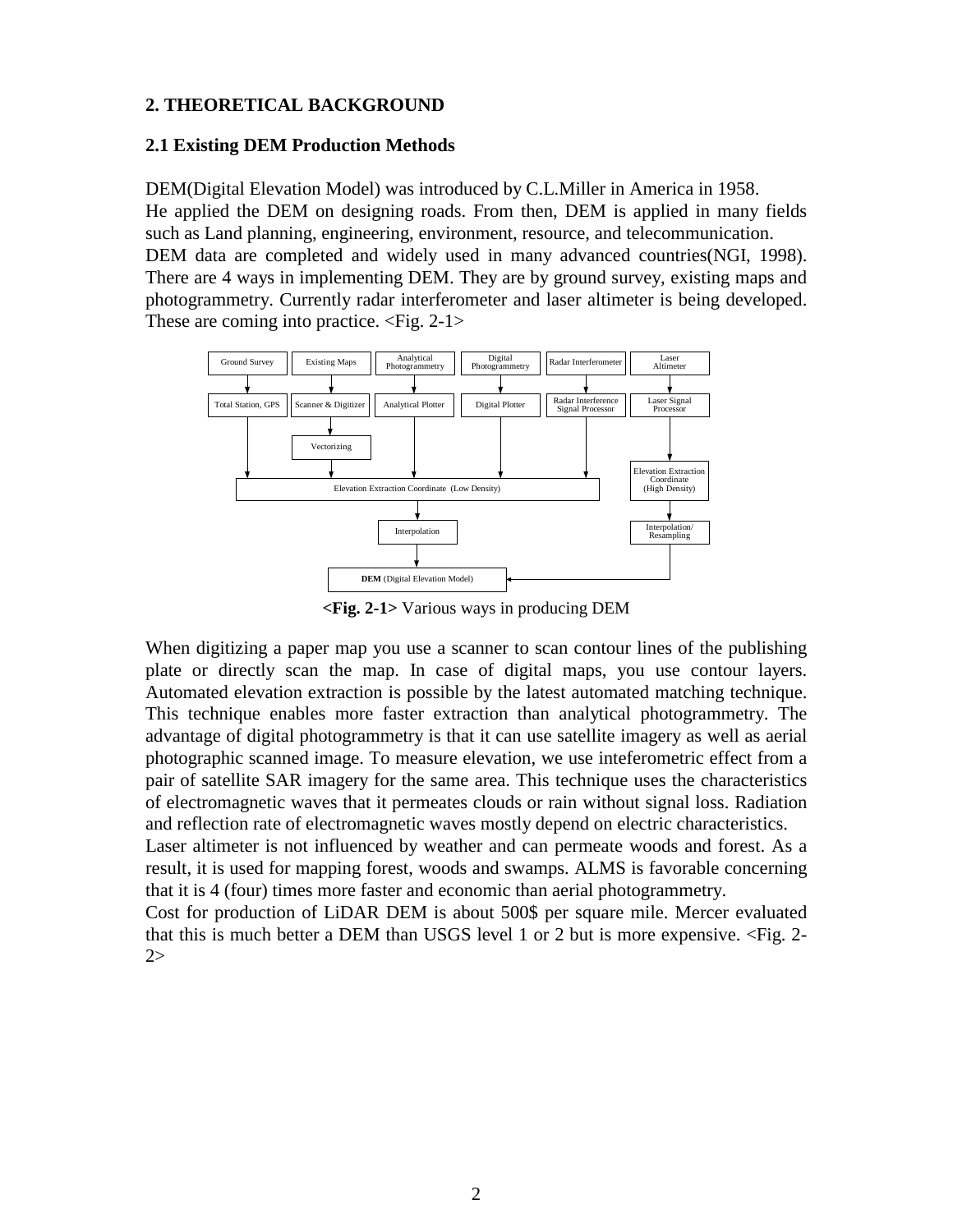

**<Fig. 2-2>** DEM cost depending on accuracy.

### **2.2 ALMS**

Since 1961 when gas laser was developed, many safe and long-life products have been produced. Starting early 1970, laser has been used for physical process, lining and measurement. Ground elevation is calculated using the distance from a spatial point with known coordinates to the ground point. Laser reflection time from the ground is used to calculate the distance. In the 1980's there were no equipments that could exactly figure out the position of the plane except mechanical INS(Inertial Navigation System). So ALMS had not commercial successful. Late 1980's saw GPS usage and resulted many studies about laser profile. Reaching the middle 1990's commercial products using laser scanner came into use and therefore ALMS was possible.

Equipment Economics Accuracy Reality Scope Ground Survey | Total Station, GPS Much time/cost required Good Good Local Digitizer | Manual | Depend on Map Acurracy Depend on Map Acurracy Depend on Map Acurracy Paper Map  $S/N$  Automatic, technical problem exists Depend on Map Acurracy Depend on Map Acurracy Depend on Map Acurracy Existing Image Stereo Analytical Plotter Normal Depend on Map Acurracy Photogr  $\frac{1}{\text{New}}$ Image Digital Plotter | Needs excess cost Good Good Local Remote Sensing Digital Plotter Good Improving Good Local Radar Inteferometer Excellent Good Excellent Local / Latest Equipment All area Laser Scanner | Good | Excellent | Excellent | Local

**.<Table 2-1>** The characteristics by DEM building methods.

Generally, ALMS is composed of laser scanner, GPS, INS, computer H/W and S/W. Elements influencing the data accuracy are laser system (GPS+INS), data logging and the surface condition. Geographic features is found using approved air spatial point location, angle related to GPS and INS, and distance from reflection time. <Fig. 2-3>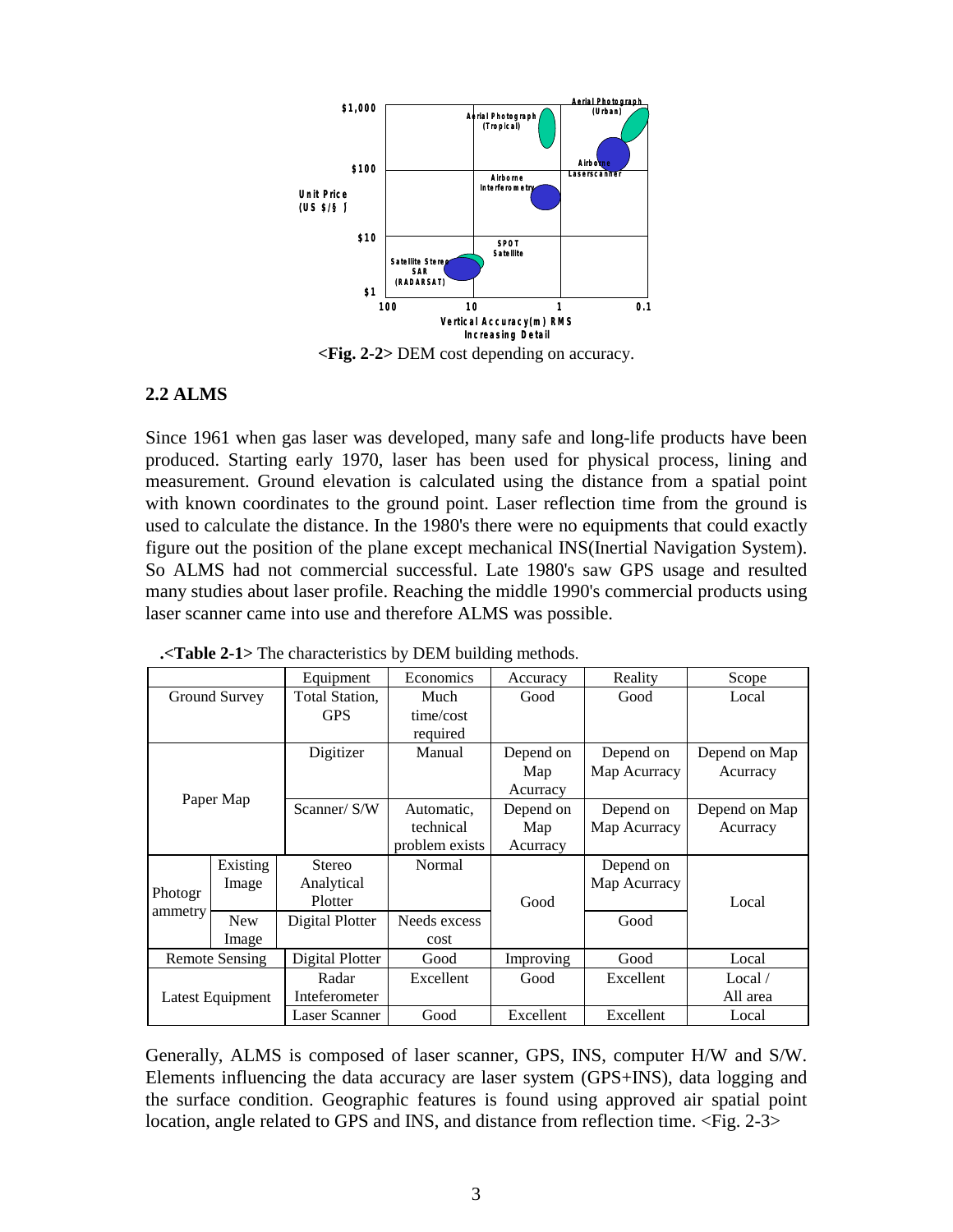

**<Fig. 2-3>** Principle of ALMS

Logging data works with GPS time tag independently. GPS and INS constant error are reduced by strip adjustment algorithm. DEM(Digital Elevation Model) is built by the following two steps; First, removing buildings and vegetation with grid filtering process and second, converting the result to grid format. In case of aerial photogrammetry, coordinate of the ground feature is obtained with a pair of image taken in good weather. But this passive sensor system, aerial photographic camera takes a picture of the forest but not the ground below. The shadow of the trees makes picture taking impossible. Also in the built up area, tall buildings shadow out the lower buildings in the aerial image.

However, ALMS have active sensor system that is not influenced by weather conditions and has little shadowed area. Laser scanner provides direction and distance. GPS, the position and INS, the vector direction.

ALMS has some advantages compared with existing aerial photogrammetry and ground survey; First, vertical accuracy is 10 to 20cm and data correction in forest and urban areas is high. Second, workability is very high owing to automated process. Third, data logging average  $60,000$  /s or  $120,000$  /s at most. Control points are not needed in case of coast and swamp areas. Fourth, ALMS shows flexibility in data integration in its capacity of implementing DEM, DTM, DSM. Fifth, transformation into various format is possible for the absolute position  $(X, Y, Z)$  and height of collected data of buildings and vegetation are in binary or ASCII format. Sixth, installing ALMS equipment on various planes is simple and takes less than 2 hours.

### **2.3 Experimental study and development of ALMS technology**

### 2.3.1 Experimental study

This study chose Bundang area which has diverse geographic features to establish ALMS operation process appropriate for geographic features in Korea. The ALTM 1020 airborne laser scanner produced by Optech in Canada was installed on a PA-31-350 plane. Detailed analysis of DEM needs is required for DEM accuracy and density differs by application. By this analysis, a plan for data logging can be established.

Accuracy, suitability to NIG's standards has to be set based on data process. Contribution to the 2nd NGIS implementation is considered as well as data logging possibility and workability to build 3D GIS database, development of ALMS technology.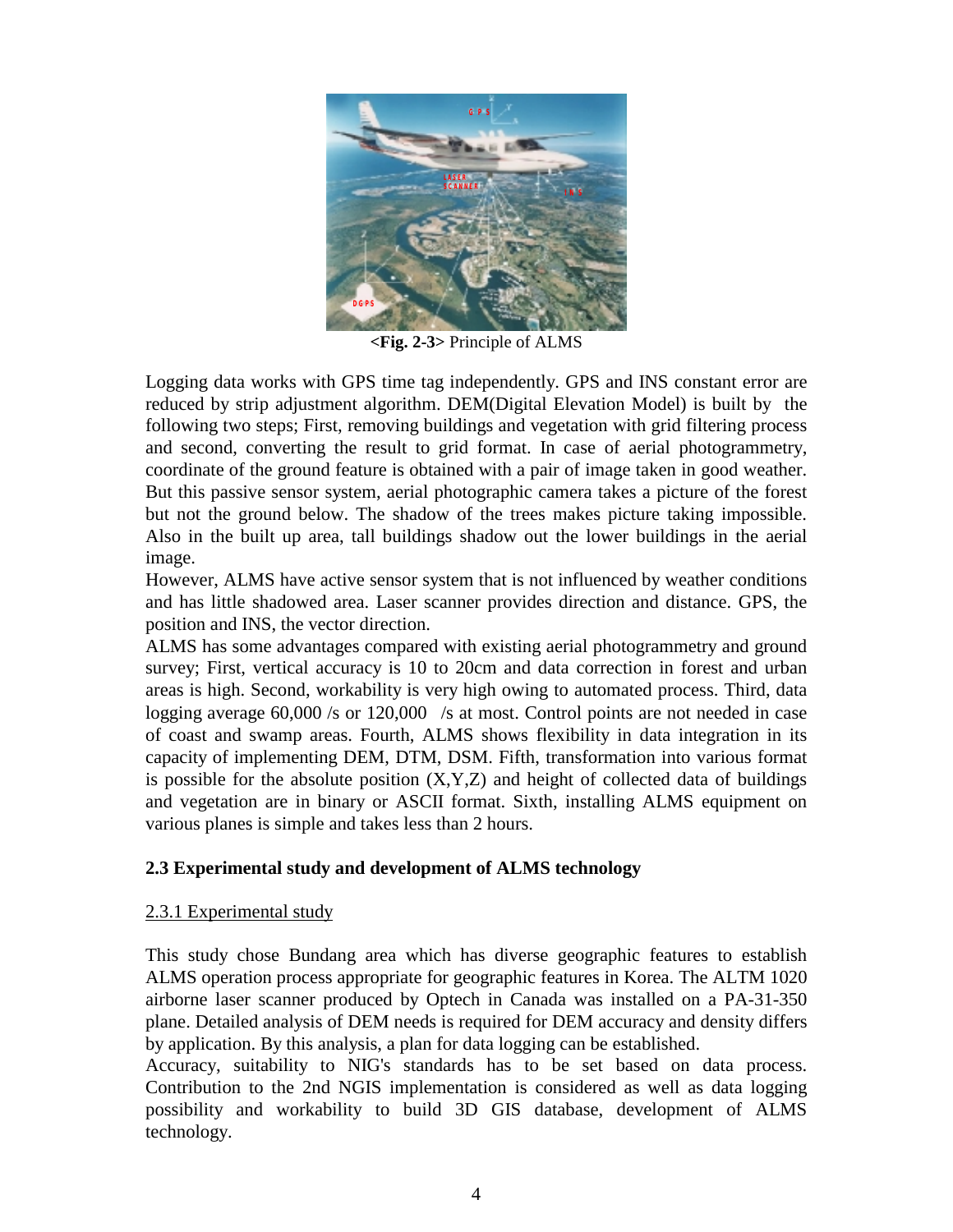| $1 - 300 - 900 - 1000 - 1000 - 1000 - 1000 - 1000 - 1000 - 1000 - 1000 - 1000 - 1000 - 1000 - 1000 - 1000 - 1000 - 1000 - 1000 - 1000 - 1000 - 1000 - 1000 - 1000 - 1000 - 1000 - 1000 - 1000 - 1000 - 1000 - 1000 - 1000 - 1000 - 1000 - 1000 - 1000 - 1000 - 100$ |                          |  |  |  |  |  |
|---------------------------------------------------------------------------------------------------------------------------------------------------------------------------------------------------------------------------------------------------------------------|--------------------------|--|--|--|--|--|
| Contents                                                                                                                                                                                                                                                            | Targets                  |  |  |  |  |  |
| <b>Position Accuracy</b>                                                                                                                                                                                                                                            | $\pm 15$                 |  |  |  |  |  |
| <b>Elevation Data Density</b>                                                                                                                                                                                                                                       | Over 2points/            |  |  |  |  |  |
| <b>Accuracy Verification</b>                                                                                                                                                                                                                                        | Over 20 verifying points |  |  |  |  |  |
| <b>Accuracy Improvement</b>                                                                                                                                                                                                                                         | Development of algorithm |  |  |  |  |  |

**<Table 2-2>** Targets of ALMS experimental study

To satisfy the acquirements, targets of experimental study are as table 2-2. Study area in Bundang selected as the subject is 11 km wide from east to west and 0.8 km from south to north, 8.8 km2 in size. Evenly spread 20 verifying points in this area were chosen.  $\langle$ Fig. 2-4 $\rangle$ 



**<Fig. 2-4>** Position of verifying and Ground conrol point in the study area

## 2.3.2 Field Checking and Ground Survey Plans

Field checking is done at control and verifying points chosen during map planning. Position and situation of these control and verifying points were confirmed. Also condition of GPS signal reception was checked. Investigation is made on geographic features that influence ALMS such as rivers and lakes. Power transmission towers, church tops and water tanks are surveyed as special features. This study chose 2 control points and 28 verifying points.

Ground control points, verifying points, profiles, breakpoints based on field checking for ground survey are confirmed. The equipment for ground survey is GPS in general but Total Station or Auto Level is used at times. The equipment for this research is as table 2-3.

| <b>ALTM1020</b>              | Resource(H : Height)    | Data Logging Plan        | Resource                                      |              |  |
|------------------------------|-------------------------|--------------------------|-----------------------------------------------|--------------|--|
| Flight Height                | $330 \sim 1,000$ m      | Flight Height            | 800m (from the ground surface)                |              |  |
| Vertical Accuracy            | Less than               | Study Area               | $0.8km \times 11km$                           |              |  |
|                              | $\pm 15$ cm(1sigma)     |                          |                                               |              |  |
| <b>Horizontal Accuracy</b>   | H/1,000                 | <b>Flight Speed</b>      | 230km/h                                       |              |  |
| Scan Angle                   | $0 \sim \pm 20^{\circ}$ | <b>Repetition Rate</b>   | 5,000Hz                                       |              |  |
| Swath Width                  | $0 \sim 0.68$ H         | Swath Width              | 250m                                          |              |  |
| <b>Laser Repetition Rate</b> | $100 - 5,000$ Hz        |                          | Takeoff and                                   | 30min/flight |  |
|                              |                         |                          | Approach Time                                 |              |  |
| Beam Divergence              | $0.3 \text{ mrad}$      | <b>Total Flight Time</b> | $140$ min<br>Data Logging Time                |              |  |
| <b>Laser Classification</b>  | Class 4                 |                          | <b>Airport Approaching</b><br>$60$ min/flight |              |  |
|                              |                         |                          | and Landing                                   |              |  |

**<Table 2-3>** Specification of ALTM 1020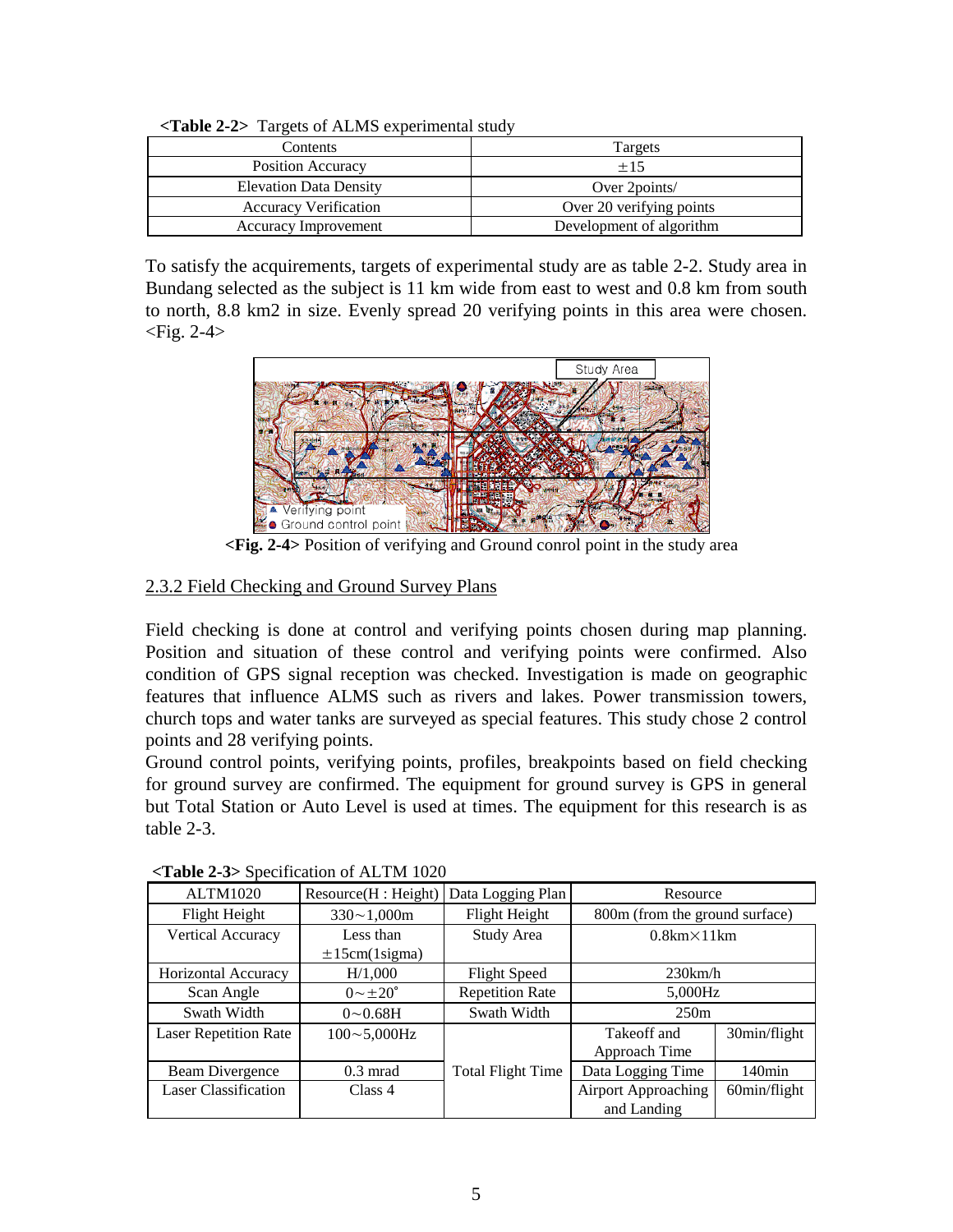### 2.3.3 Ground Survey

Ground survey classifies into ground control points, verifying points, profiles and breakpoints survey. <Fig. 2-5> Ground control points survey is done to acquire accurate position which is necessary for DGPS. Verifying points survey uses kinematical GPS survey which is used to verify accuracy of ALMS.



**<Fig. 2-5>** Specific process of ground photogrammetry

Profiles are taken at grounds and pavements which have little gradient. Profiles are applied for vertical accuracy improvement. Measurements were done by kinematical GPS surveying every 5∼10m in a flat area with a length of 100m. This research surveyed 3 profiles along the river bank and roads. Verifying points are taken at tombs in case of mountain areas where effects from surroundings are small. This experimental study chose 28 verifying points.

### 2.3.4 ALMS(Airborne Laser Mapping System) Survey

The process of ALMS is in two steps which are first, equipment installation and calibration and second, airborne laser scanning. These two steps require GPS base station running at ground control points for DGPS. Equipment installed on the plane is an integrated system composed of laser scanner, computer, GPS, INS, and navigation system. Logging ALMS data needs much time. For this experimental study Kimpo airport was the takeoff point and it took 20 minutes to get to the Bundang area. The ALMS flight route is shown in  $\langle$ Fig. 2-6 $\rangle$ .



**<Fig. 2-6>** The study area and flight route

While scanning, after surveying one route the plane has to change the direction of the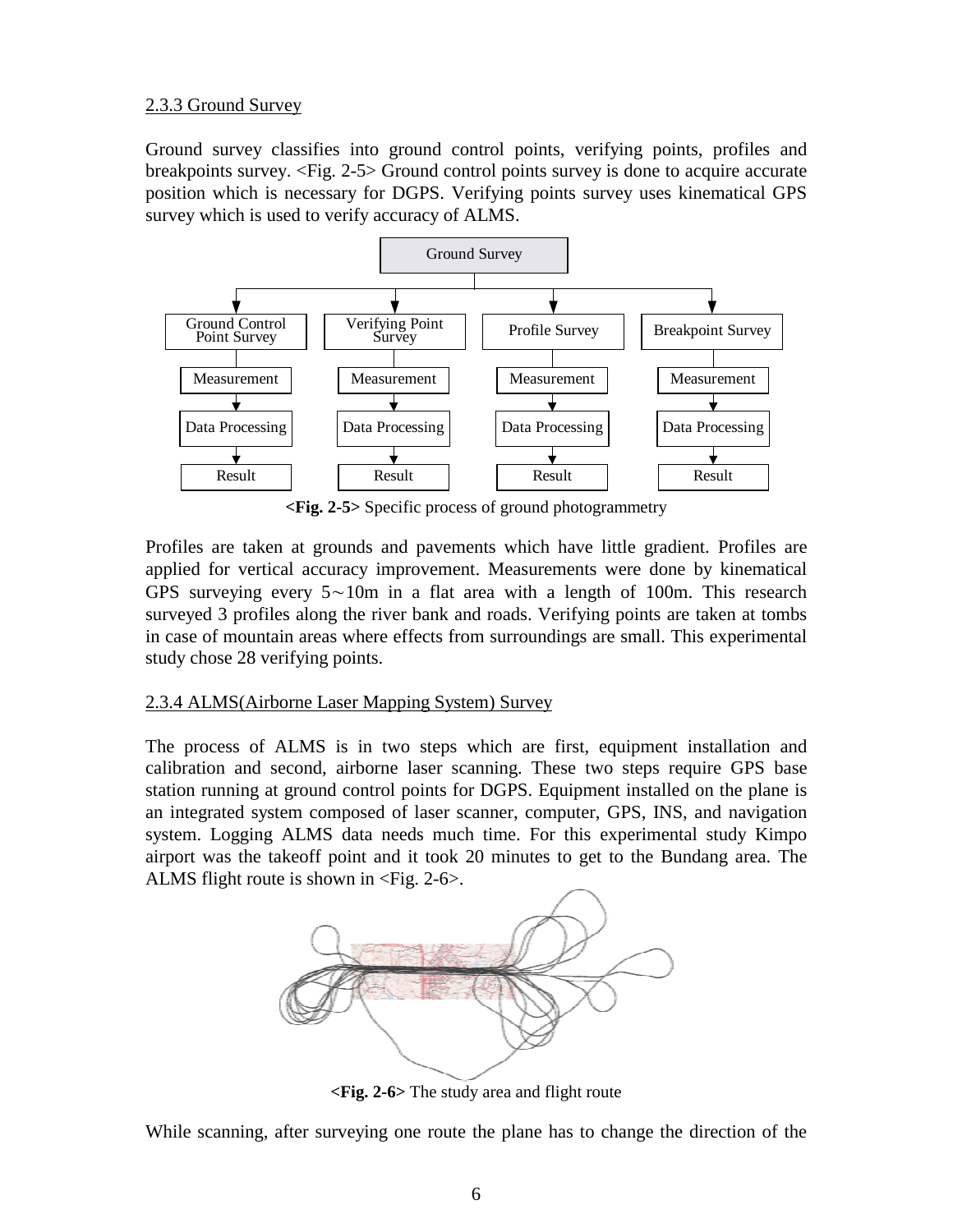plane to start surveying another. If a sudden change in direction is made, the accuracy of IMU draws a sudden decline. To avoid this to happen, no more than 15 degree change of direction can be made. For accurate position improvement, GPS control points were installed near the study area and DGPS survey was done. In this study, GPS signals from two NIG's 4th order triangular system were taken every second as soon as the takeoff.

#### 2.3.5 Data Processing

Through ALMS survey, laser distance data, INS data, GPS data received on the plane and DGPS data received at the base station. Data loading means transferring ALMS data onto the computer. <Fig. 2-7>



**<Fig. 2-7>** Specific data processing

GPS, INS and laser distance data loaded on the computer are classified according to projects and passes. For accuracy of ALMS data, PDOP of GPS must be below 5 and 1∼3 is most appropriate. Adjustment of GPS data received on the plane is done by DGPS in case PDOP is good. The position and vector direction of the laser scanner are calculated from GPS and INS data. Every ground point position is calculated by the laser distance with the data resulted above. A group of ground points is called 'point cloud'. The vertical accuracy of position is good in 15cm but horizontal accuracy is generally low when flight height is around 800m. 3 profiles were surveyed and adjustment of vertical accuracy was made with these profiles. Boundary of man-made feature was referenced to correct horizontal accuracy. Two new algorithms were developed; boundary extraction from point cloud data and pass adjustment with point layer.  $\langle$ Fig. 2-8 $\rangle$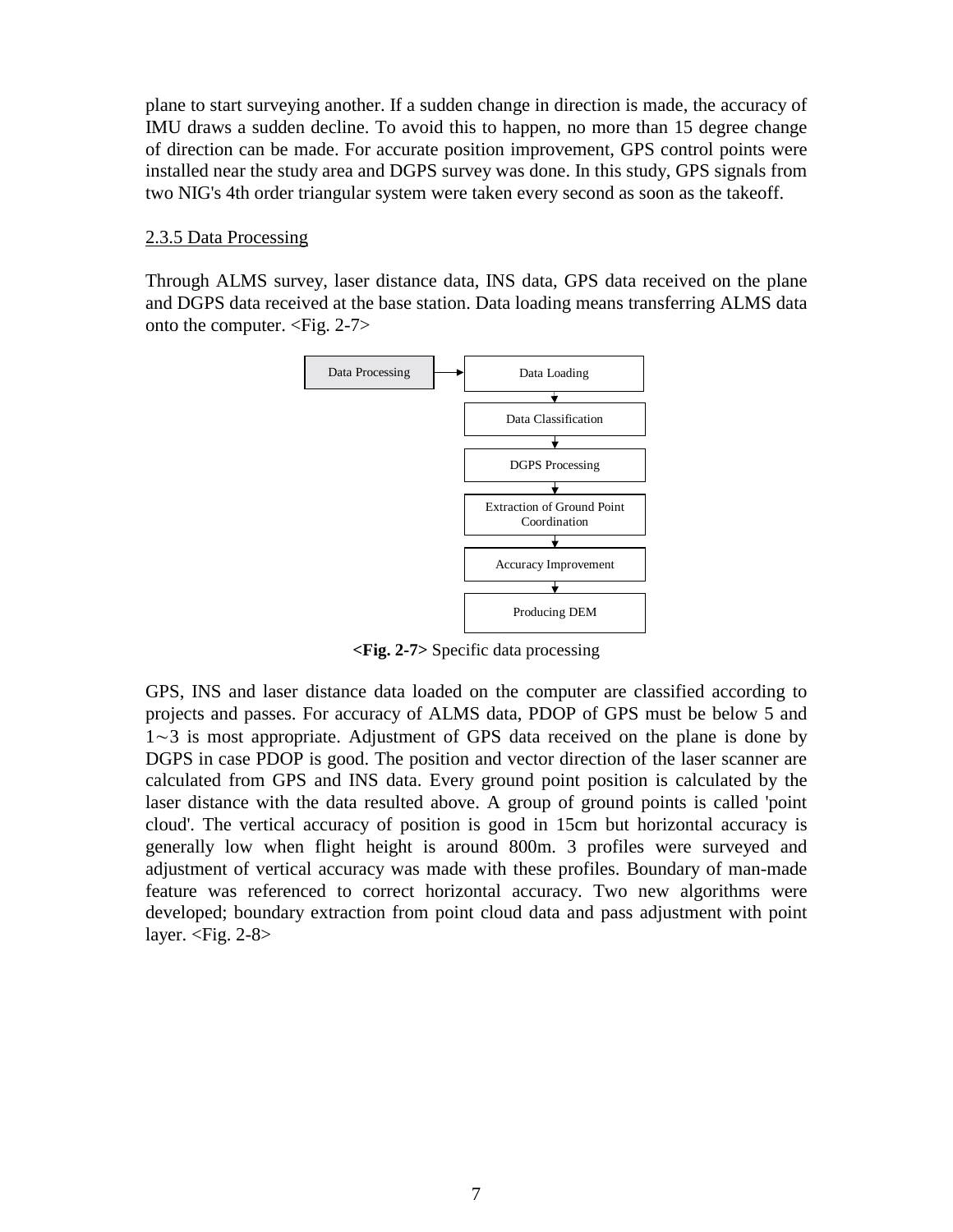

(c) After horizontal position adjustment (mountain area) **<Fig. 2-8>** Comparison of before and after adjustment

### **3. RESULTS AND CONCLUSION**

#### **3.1 Accuracy Evaluation**

This study compared the 'z' value of DEM with surveyed data of verifying points and profile coordinates. Before adjustment, RMSE was 0.14 m with profile data and 0.13 m with verifying points. After, RMSE value came to be 0.12 m with profile data and 0.10 m with verifying points.

**<Table 3-1>** RMSE before and after profile / verifying point adjustment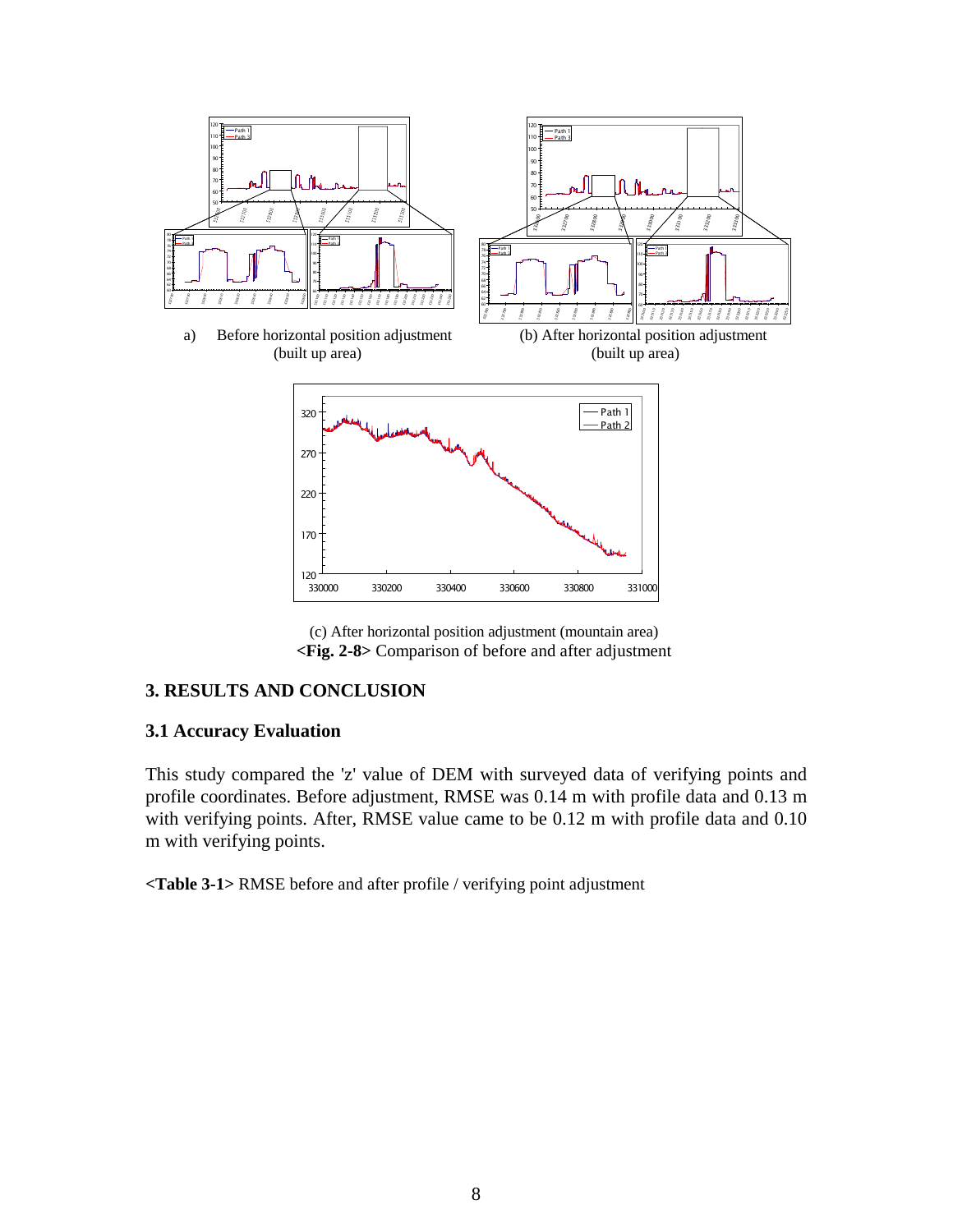| Measured Laser value |        |             |          |          | Measured Laser value |        |         |         |          |
|----------------------|--------|-------------|----------|----------|----------------------|--------|---------|---------|----------|
| $\rm No$             | Before | After       | $Z-Z1$   | $Z-Z2$   | N <sub>0</sub>       | Before | After   | $Z-Z1$  | $Z-Z2$   |
|                      | (Z1)   | (Z2)        |          |          |                      | (Z1)   | (Z2)    |         |          |
| 1001                 | 57.96  | 57.94       | $0.11\,$ | 0.13     | $\mathbf{1}$         | 107.39 | 0.23    | 107.39  | 0.23     |
| 1002                 | 57.94  | 58.01       | 0.13     | $0.07\,$ | $\overline{2}$       | 81.09  | 0.14    | 81.09   | 0.14     |
| 1003                 | 57.99  | 58.04       | 0.13     | 0.08     | 3                    | 109.81 | $-0.14$ | 109.81  | $-0.14$  |
| 1004                 | 58.00  | 58.05       | 0.13     | 0.08     | $\overline{4}$       | 191.26 | 0.07    | 191.26  | 0.07     |
| 1005                 | 57.97  | 58.01       | 0.17     | 0.14     | $\sqrt{5}$           | 163.31 | 0.06    | 163.31  | 0.06     |
| 1006                 | 58.06  | 58.15       | 0.15     | 0.06     | 6                    | 367.33 | $-0.04$ | 367.33  | $-0.04$  |
| 1007                 | 58.07  | 58.07       | 0.14     | 0.15     | $\boldsymbol{7}$     | 371.15 | 0.11    | 371.15  | 0.11     |
| 1008                 | 58.09  | 58.11       | 0.12     | 0.11     | $8\,$                | 66.57  | 0.11    | 66.57   | 0.11     |
| 1010                 | 58.08  | 58.09       | 0.14     | 0.14     | 9                    | 63.57  | 0.15    | 63.57   | 0.15     |
| 1011                 | 58.00  | 58.01       | 0.20     | 0.19     | 10                   | 192.94 | 0.05    | 192.94  | 0.05     |
| 1012                 | 58.00  | 58.02       | 0.20     | 0.18     | 11                   | 140.19 | 0.12    | 140.19  | 0.12     |
| 1013                 | 58.07  | 58.17       | 0.13     | 0.03     | 12                   | 209.40 | 0.12    | 209.40  | 0.12     |
| 1016                 | 58.17  | 58.10       | 0.05     | 0.12     | 13                   | 246.76 | 0.12    | 246.76  | 0.12     |
| 1017                 | 58.14  | 58.11       | 0.10     | 0.13     | 14                   | 202.49 | 0.11    | 202.49  | 0.11     |
| 1018                 | 58.13  | 58.04       | 0.12     | 0.20     | 15                   | 123.87 | $-0.01$ | 123.87  | $-0.01$  |
| 1019                 | 58.12  | 58.08       | 0.14     | 0.18     | 16                   | 71.83  | 0.15    | 71.83   | 0.15     |
| 1020                 | 58.08  | 58.13       | 0.18     | 0.13     | 17                   | 233.19 | 0.13    | 233.19  | 0.13     |
| 1021                 | 58.19  | 58.10       | 0.06     | 0.15     | 18                   | 126.66 | 0.13    | 126.66  | 0.13     |
| 1022                 | 58.12  | 58.23       | 0.19     | 0.08     | 19                   | 208.01 | 0.10    | 208.01  | 0.10     |
| 1024                 | 58.24  | 58.18       | 0.13     | 0.19     | 20                   | 275.26 | $-0.35$ | 275.26  | $-0.35$  |
| 1025                 | 58.21  | 58.32       | 0.14     | 0.03     | 21                   | 255.82 | $-0.13$ | 255.82  | $-0.13$  |
| 1026                 | 58.24  | 58.27       | 0.12     | 0.10     | 22                   | 172.35 | $-0.01$ | 172.35  | $-0.01$  |
| 1027                 | 58.30  | 58.43       | 0.04     | 0.09     | 23                   | 164.73 | 0.16    | 164.73  | 0.16     |
| 1028                 | 58.20  | 58.27       | 0.16     | 0.10     | 24                   | 250.32 | 0.13    | 250.32  | 0.13     |
| 1029                 | 58.19  | 58.24       | 0.19     | 0.14     | 25                   | 186.42 | $-0.06$ | 186.42  | $-0.06$  |
| 1030                 | 58.21  | 58.35       | 0.20     | 0.06     | 26                   | 245.50 | 0.01    | 245.50  | $0.01\,$ |
| 1031                 | 58.35  | 58.40       | 0.08     | 0.03     | 27                   | 294.21 | 0.11    | 294.21  | 0.11     |
| 1032                 | 58.31  | 58.30       | 0.16     | 0.16     | 28                   | 205.65 | 0.09    | 205.65  | 0.09     |
| 1033                 | 58.27  | 58.23       | 0.17     | 0.21     | <b>RMSE</b><br>0.13  |        |         | 0.10    |          |
| 1034                 | 58.27  | 58.29       | 0.16     | 0.13     | 0.06<br>Average      |        |         | $-0.01$ |          |
| 1035                 | 58.38  | 58.38       | 0.06     | 0.05     |                      |        |         |         |          |
| 1036                 | 58.31  | 58.37       | 0.13     | $0.07\,$ |                      |        |         |         |          |
| 1037                 | 58.36  | 58.37       | 0.09     | 0.08     |                      |        |         |         |          |
| 1038                 | 58.27  | 58.28       | 0.17     | 0.16     |                      |        |         |         |          |
| 1039                 | 58.36  | 58.46       | 0.11     | 0.00     |                      |        |         |         |          |
| 1040                 | 58.38  | 58.33       | 0.07     | 0.12     |                      |        |         |         |          |
|                      |        | Average     | 0.13     | 0.11     | 9                    |        |         |         |          |
|                      |        | <b>RMSE</b> | 0.14     | 0.12     |                      |        |         |         |          |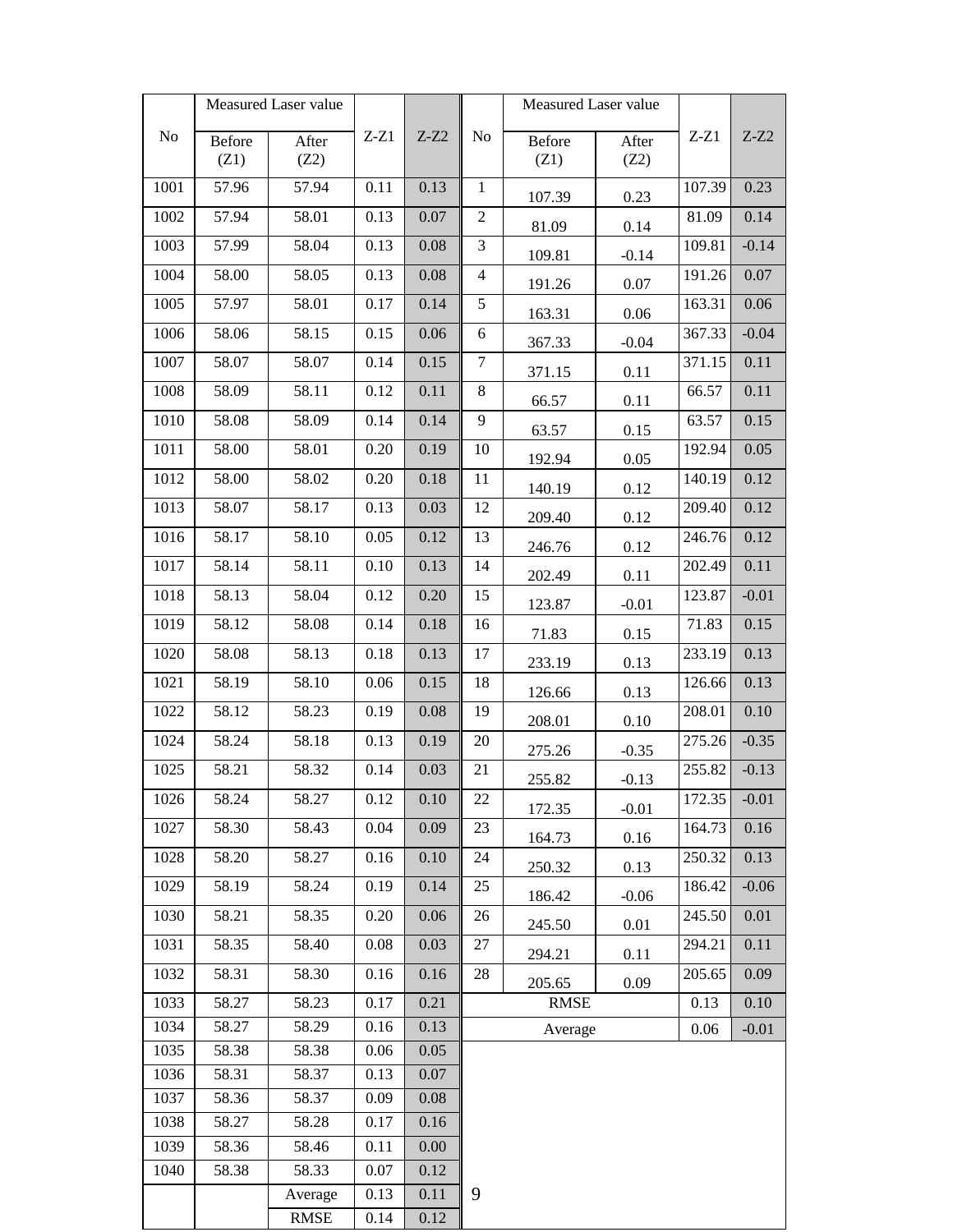#### **3.2 Producing maps**

Analysis and experiment on bird eye view, contour line, slope map, topography map, relief shade map and color shade map by height using DEM was done in this study. All the maps mentioned above used DSM and DEM of the built up and mountain area. The quality of real world image was improved by bird eye view produced from DSM fused with MK-4 and SPOT images. This excellent fusion will be very useful in producing cyber world or ortho photographic map. The DSM was compared to NGI's 1/1000 digital map to verify the relative accuracy. Relative accuracy of DSM is good enough but the contour line accuracy of digital maps has 'z' value error of more than 5m.

#### **3.3 Results and Suggestion**

ALMS is becoming more and more important in the survey method for it is a automated surveying technique. The analysis and comparison of efficiency and applicability of survey systems shows that ALMS is most suitable to produce DEM considering economics, workability and accuracy.

The high density DEM produced by ALMS has high workability. The quality of this map is impossible to produce by photogrammetry. Producing highly precise DEM in the mountain and built up area by existing survey technology and ALMS data processing is evaluated to be cheaper than existing measurement methods.

Data processed with Lasermap Image Plus has vertical error $(\pm 14 \text{cm})$ , horizontal error( $\pm$ 40cm). And The Mobile Mapper improved the vertical error to less than  $\pm$ 10cm, horizontal error to less than  $\pm 20$ cm after adjustment and developed technique that automatically produces DEM, DTM from DSM. Based on this developed technique, The Mobile Mapper established the ALMS operation process for domestic use. The accuracy of DEM made by ALMS cannot be overcome by large scale maps or photogrammetry. ALMS can be used in 3D urban modeling, electromagnetic wave analysis, and image map production. Starting from 2001, the second NGIS mainframe is implementing basic geographic information system for the common user which include the government, private, and research institutes. Therefore accuracy and reliance in basic geographic data is necessary and prompt production, update of the data is needed. DEM made by ALMS satisfies these demands. ALMS is sure to advance the schedule in application of GIS in various fields (such as flood loss calculation, water resource management, road planning, earthwork amount calculation, wood management). ALMS is thought to an effective alternative technology for implementing national basic geographic information for a 21 century digital nation.

#### **REFERENCES**

- 1. National Geography Institute of Korea, 1999, Building National Elevation Data (II).
- 2. National Geography Institute of Korea, 1998, Building National Elevation Data .
- 3. National Geography Institute of Korea, 1992, "Development of Software for 3D DTM ".
- 4. Panasia Engineering Co., Ltd., 1996, "Proposal for Integrated GIS Digital Map ".
- 5. Suk, C., 1997, "Korea Telecom Freetel PCS Cell Planning", GIS2001(SsangYong Information & Communications Corp.), Volume 7, pp.14-18.
- 6. Yoo, B. M., 1999, Geospatial Information, Dongmyungsa .
- 7. Lee, J. W., 1997, "Data Acquirement Method of Aerial Photgrammetry and Remote Probing ", Korean Society of Geospatial Information '97 Academic Meeting Abstract, pp.89 - 99.
- 8. Choi, J. D., Jung, Y. J., Lee, C. W., Yoon, K. H., 1994, " Study on Geographic Modelling Method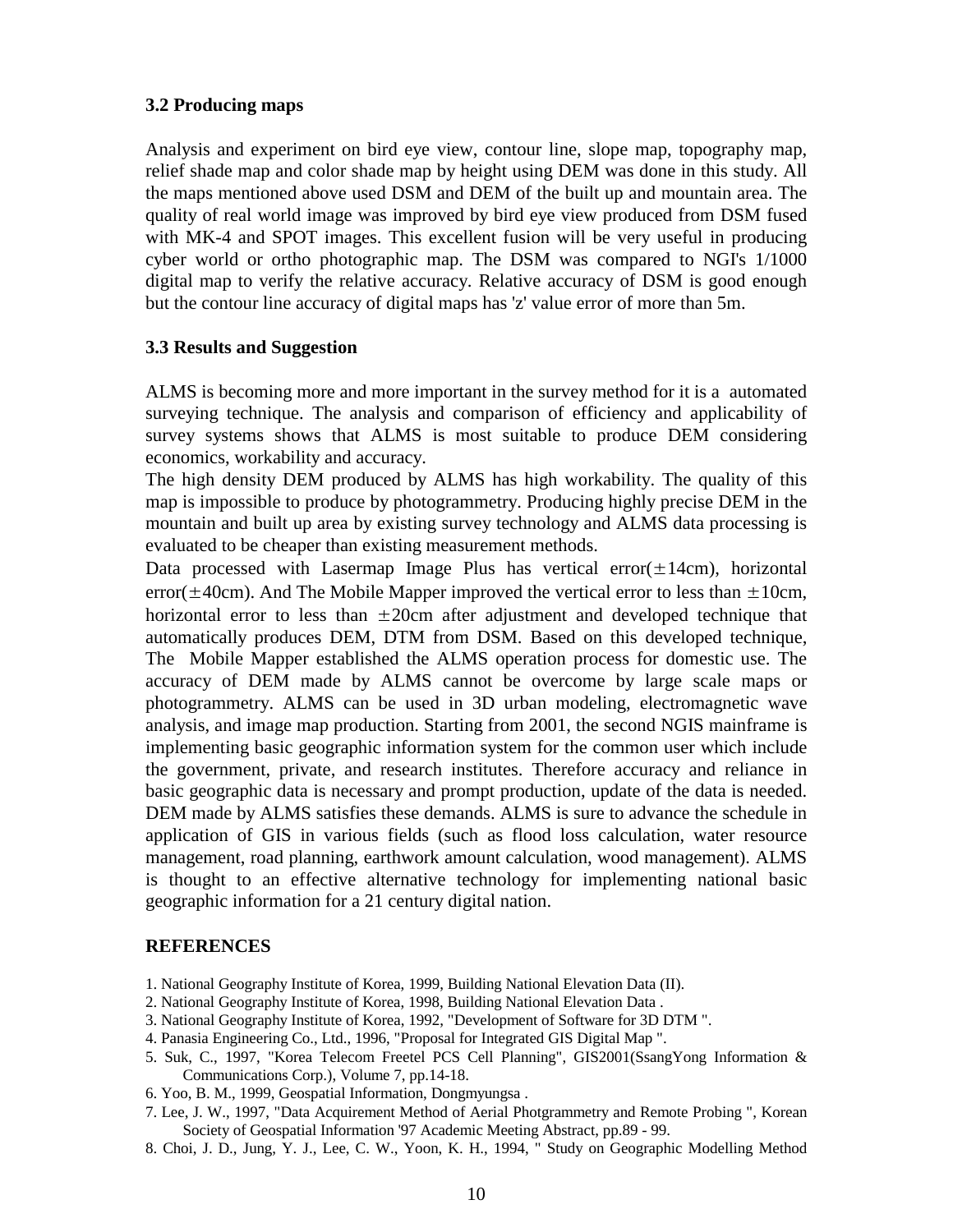Using DEM ", Korean Society of Geospatial Information Theses, Vol, 2, No. 2 , pp.99-108.

- 9. Hur, M., Kim, H. T., Kim, B. K., Kim, Y. I., 1999, Building Extraction with Lidar, Korea Society of GIS, '99 Fall Academic Meeting,
- 10. ...Center, 1992, ".... Users Guide". pp. 26-42.
- 11. Airbornelasermapping.com A Reference Site on an Emerging Technology, (http://www.airbornelasermapping.com/).
- 12. Australian Surveying & Land Information Group, 1998, "AUSLIG's Products & Services- Digital Elevation Data", (http://www.auslig.gov.au./products/digidat/DEM.html).
- 13. Axelsson, P., 1999, Processing of Laser Scanner Data Algorithms and Applications, ISPRS Journal of Photogrammetry & Remote Sensing
- 14. Baltsavias, E.P., 1999, Airborne Laser Scanning : Basic Relations and Formulas, ISPRS Journal of Photogrammetry & Remote Sensing
- 15. Avril Behan, 2000, On the Matching Accuracy of Rasterised Scanning Laser Altimeter Data, XIXth Congress of the International Society for Photogrammetry and Remote Sensing.
- 16. Casella, V., and Spalla, A., 2000, Estimation of Planimetric Accuracy of Laser Scanning Data. Proposal of aMethod Exploiting Ramps, XIXth Congress of the International Society for Photogrammetry and Remote Sensing.
- 17. Dodge, M., et. al., Towards the Virtual City : VR & Internet GIS for Urban Planning, Virtual Reality and Geographical Information Systems, Birkbeck College, 22nd May 1998, (http://www.casa.ucl.ac.uk/publications/birkbeck/vrcity.html).
- 18. Geomatics Canada, Natural Resources Canada, 1998, "Products and Services Canadian Digital Elevation Data(CDED)", (http://www.geocan.nrcan.c.ca/ps/topoe.html).
- 19. Gomes Pereira, L.M. and Janssen, L.L.F., 1999, Suitability of Laser Data for DTM Generation : A Case Study in the Context of Road Planning and Design, ISPRS Journal of Photogrammetry & Remote Sensing.
- 20. Hill et. al., 2000, Wide-Area Topographic Mapping and Applications Using Airborne LIght Detection and Ranging (LIDAR) Technology, PE & RS, Vol. 66, No. 8.
- 21. Huising, E.J. and Gomes Pereira, L.M., 1998, Errors and Accuracy Estimates of Laser Data Acquired by Various Laser Scanning Systems for Topographic Applications, ISPRS Journal of Photogrammetry & Remote Sensing.
- 22. Kraus, K. and Pfeifer, N., 1998, Determination of Terrain Models in Wooded Areas with Airborne Laser Scanner Data, ISPRS Journal of Photogrammetry & Remote Sensing.
- 23. Jaafar, J., et. al., 1999, Assessing the Effects of Grid Resolution in Laserscanning Datasets Towards the Creation of DSMs, DEMs, and 3D Models,Proceedings of the Fourth International Airborne Remote Sensing Conference and Exhibition.
- 24. Lohmann, P., et. al., 2000, Approches to the Filtering of Laser Scanner Data, XIXth Congress of the International Society for Photogrammetry and Remote Sensing.
- 25. Lohr, U. and Schaller , J., 1999, High Resolution Digital Elevation Models for Various Applications, Proceedings of the Fourth International Airborne Remote Sensing Conference and Exhibition.
- 26. Maas, H.G., 1999, The Potential of Height Texture Measures for the Segmentation of Airborne Laserscanner Data, Proceedings of the Fourth International Airborne Remote Sensing Conference and Exhibition.
- 27. Maune, D.F., Introduction to Digital Elevation Models(DEM), Digital Photogrammetry An Addendum to Manual of Photogrammetry, ASPRS
- 28. McIntosh, K., et. al., 2000, Improvement of Automatic DSM Generation over Urban Areas Using Airborne Laser Scanner Data, XIXth Congress of the International Society for Photogrammetry and Remote Sensing.
- 29. Murtagh, J. and Foote, M., 1999, A Practical Application of Laserscanner Data in the Insurance Industry, Proceedings of the Fourth International Airborne Remote Sensing Conference and Exhibition.
- 30. North Central Texas Council of Governments, (http://gis.dfwinfo.com).
- 31. Ordnance Survey, 1998, "Ordnance Survey Sample Digital Map Data", (http://www.ordsvy.gov.uk/samples/vector/index.html).
- 32. Piwowar, J.M., Howarth, P.J., and Lindo, E., 1999, An Accuracy Assessment of a Digital Elevation Model Derived from an Airborne Profiling Laser, Proceedings of the Fourth International Airborne Remote Sensing Conference and Exhibition.
- 33. Roper, W.E., 1999, High Resolution Terrain Characterization with LIDAR and Radar Sensors, Proceedings of the Fourth International Airborne Remote Sensing Conference and Exhibition.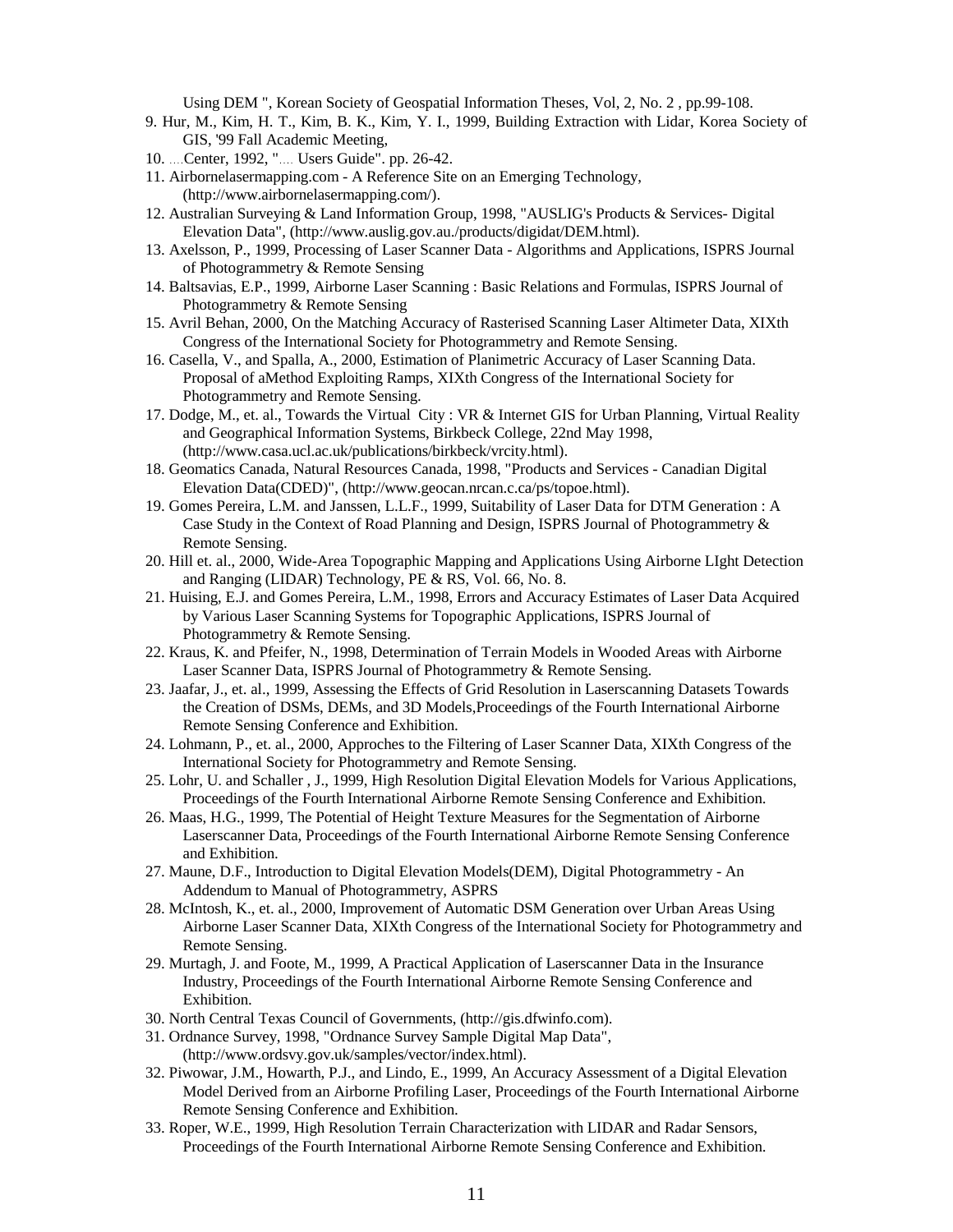- 34. Thiel, K.H. and Wehr , A., 1999, Operational Data Processing for Imaging Laser Altimeter Data, Proceedings of the Fourth International Airborne Remote Sensing Conference and Exhibition.
- 35. United States Geological Survey, 1998, "Digital Elevations Models (DEMs)", (http://edcwww.cr.usgs.gov/genDEM.html).
- 36. Wehr A. and Lohr, U., 1999, Airborne Laser Scanning An Introduction and Overview, ISPRS Journal of Photogrammetry & Remote Sensing.

### **CONTACT**

Jeongheon Seo Research Institute of Advanced Computer Technology #110 Seoul National University 138 Shillim Dong Seoul KOREA E-mail: a21689@bora.dacom.co.kr

Sangdeuk Han Director of Photogrammetry Division National Geography Institute 111, Wonchon-Dong Paldal-Gu Suwon-Shi Kyonggi-Do KOREA E-mail: sdhan@moct.go.kr

### **BIOGRAPHICAL NOTE**

#### **Jeong Heon Seo**

Education

- Korea Military Academy (Civil Engineer BA)
- Yonsei Industrial Graduate School (Civil Engineer Msc.)

Achievements

- Multi-channel Detector Equipment Developing for Seismic Wave=>Supply for all Korean ArmyNew Post Draft with Airspace Photograph (Remote Control Pilotless Airplane)
- NIMA WGS84 Working Group MemberArmy GPS Survey Ability Study and D/B Construction

Certificates and Experience

- NGIS Advisor, New Technology Test PanelKorea Survey Society DirectorGeo-Spatial Information Society DirectorKorean ARC/INFO User Group Meeting President
- Inha Technical College: Professor

Membership

- Korea Society of Surveying Geodesy, Photogrammetry and Cartography
- Korea Geospatial Inforamation Society